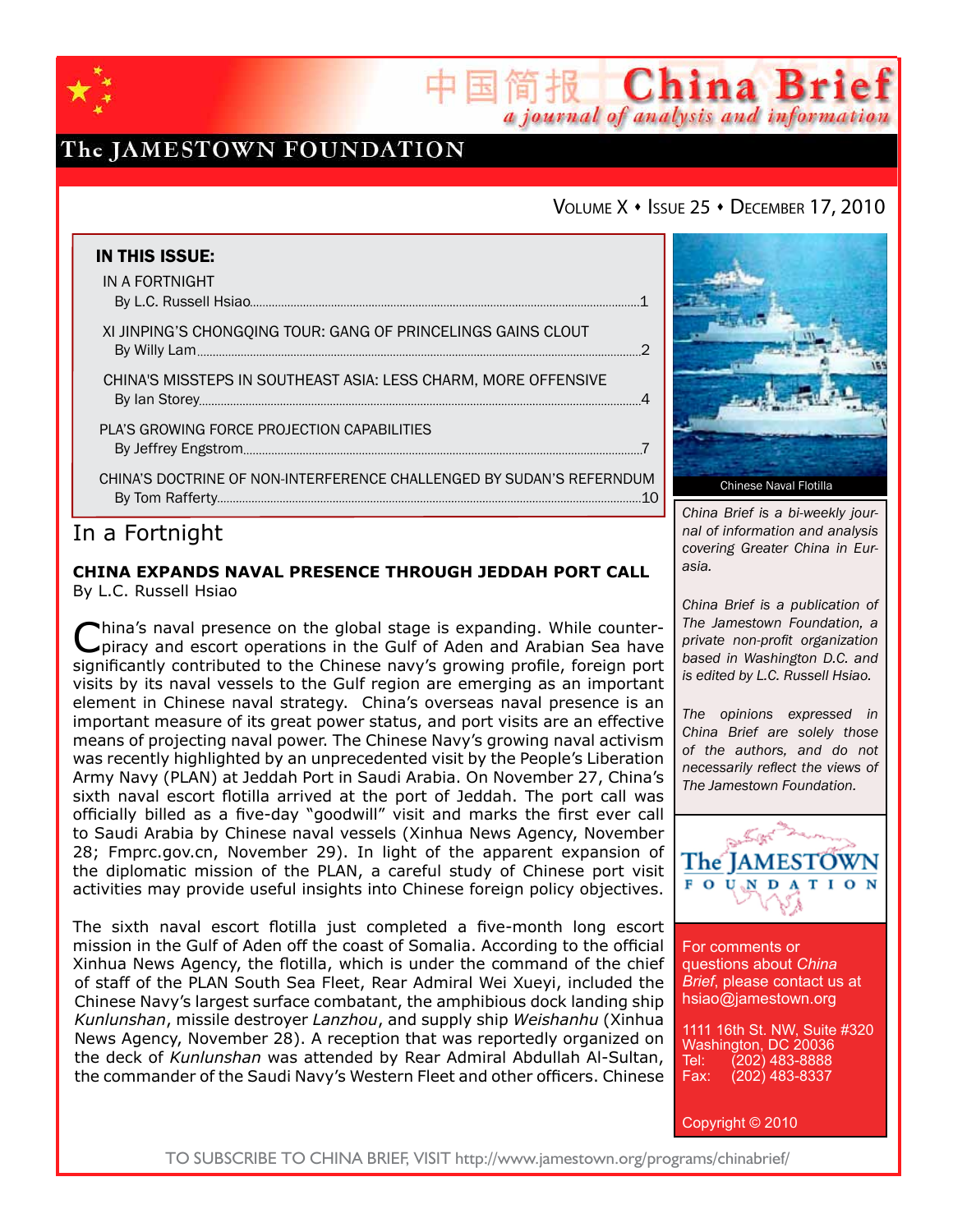Ambassador Yang Honglin, Consul General Wang Yong, Military Officer Zhang Zhuoyong, and hundreds of people from the business community were also in attendance (China Review News, November 28; Fmprc.gov.cn, November 29).

The Chinese Ambassador to Saudi Arabia, Yang, hailed the sixth naval flotilla's port call as an important milestone in the two countries' military exchanges that will benefit the deepening of their "strategic friendly relations" (China Review News, November 28). Rear Admiral Abdullah Al-Sultan expressed hope that the visit will help advance the two countries' military exchanges and cooperation, and contribute to the comprehensive development of bilateral relations (China Review News, November 28). Indeed, the port visit will likely enhance cooperation between the Chinese and Saudi navies, promote mutual understanding, and further strengthen lines of communication between the two militaries.

The notable uptick in port calls made by the PLAN seems to reflect the Chinese renewed appreciation of the value of naval presence for its foreign policy implementation. For instance, the missile destroyer *Guangzhou* was sent through the Suez Canal into the Mediterranean to conduct port calls in Egypt, Greece, Italy, and then later visited Burma (Myanmar) and Singapore earlier this year (*PLA Daily*, July 26). The Chinese Navy's increasing role as an instrument of state policy follows in line with President Hu Jintao's 'New Historic Missions,' which underscores the PLA's role in safeguarding Chinese interests overseas. Through extended port calls, the PLAN is demonstrating its capacity and capability to promote the nation's global interests.

While the exact purpose of the Jeddah port visit is uncertain, the motives behind the visit appear both strategic and political-diplomatic. The rapid modernization of China's naval forces coupled by its growing naval diplomacy illustrate the rise of China as a naval power with global ambitions. The first ever port call also occurred in the context of China's broader engagement with the Middle East region, and signals the deepening of relations between Beijing and Riyadh. To be sure, Saudi Arabia is now China's leading overseas oil supplier―oil import from Saudi Arabia in 2009 stood at 41,857,127 tons―and the current impasse over Iran offers a political backdrop for the visit (See "Hobson's Choice: China's Second Worst Option on Iran," *China Brief*, March 18). Furthermore, the protection of China's oil interests in Sudan may have also factored into the overall calculation.

ChinaBrief Volume X · Issue 25 · December 17, 2010

In the final analysis, increasing Chinese port visits is not itself a military feat, but does indicate a willingness to commit the PLAN in promoting Beijing's foreign policy initiatives. It is not simply a demonstration of "showing the flag." While Beijing is eager to portray its military expansion as in the interest of global stability, conducting port visits is a useful tool that extends China's naval presence and exhibits the country's soft power. As China expands its naval presence on the international stage and projects naval power in new theaters, Chinese leaders appear to be taking careful steps to balance the use of hard and soft power.

*L.C. Russell Hsiao is the Editor of* China Brief *at The Jamestown Foundation.*

**\*\*\***

# **Xi Jinping's Chongqing Tour: Gang of Princelings Gains Clout**

By Willy Lam

 $\bigvee$  /ice-President Xi Jinping's brief visit to the western-China metropolis of Chongqing earlier this month has given important clues about the "crown prince's" political orientations and his relations with key Chinese Communist Party (CCP) factions. After his induction into the Central Military Commission (CMC) last October, there is little doubt that the 55-year-old Politburo Standing Committee (PBSC) member will succeed Hu Jintao as Party General Secretary at the 18<sup>th</sup> Party Congress slated for late 2012. According to long-standing tradition, however, Xi has largely kept his beliefs to himself so as not to be seen as upstaging his superiors. During his "Chongqing tour," however, Xi dropped strong hints about his deeplyheld ideology and aspirations. Equally significantly, Xi's bonding with Politburo member and Chongqing Party Secretary Bo Xilai shows that the vice-president may be putting together his own team in the run-up to taking over the helm in less than two years' time. Seeds of conflict between Hu and Xi, respectively the "core" of the CCP's Fourth- and Fifth-Generation leadership, might also have been sown.

Since Bo became party chief of China's most populous city in late 2007, the flamboyant former minister of commerce has made headlines with his no-holdsbarred advocacy of Maoist norms. In his speeches, the charismatic Bo has profusely cited Mao-era slogans such as "plain living and hard struggle" and "human beings need to have [a revolutionary] spirit" (*People's Daily*, June 7; *Chongqing Evening News*, June 28). He has resuscitated Cultural Revolution-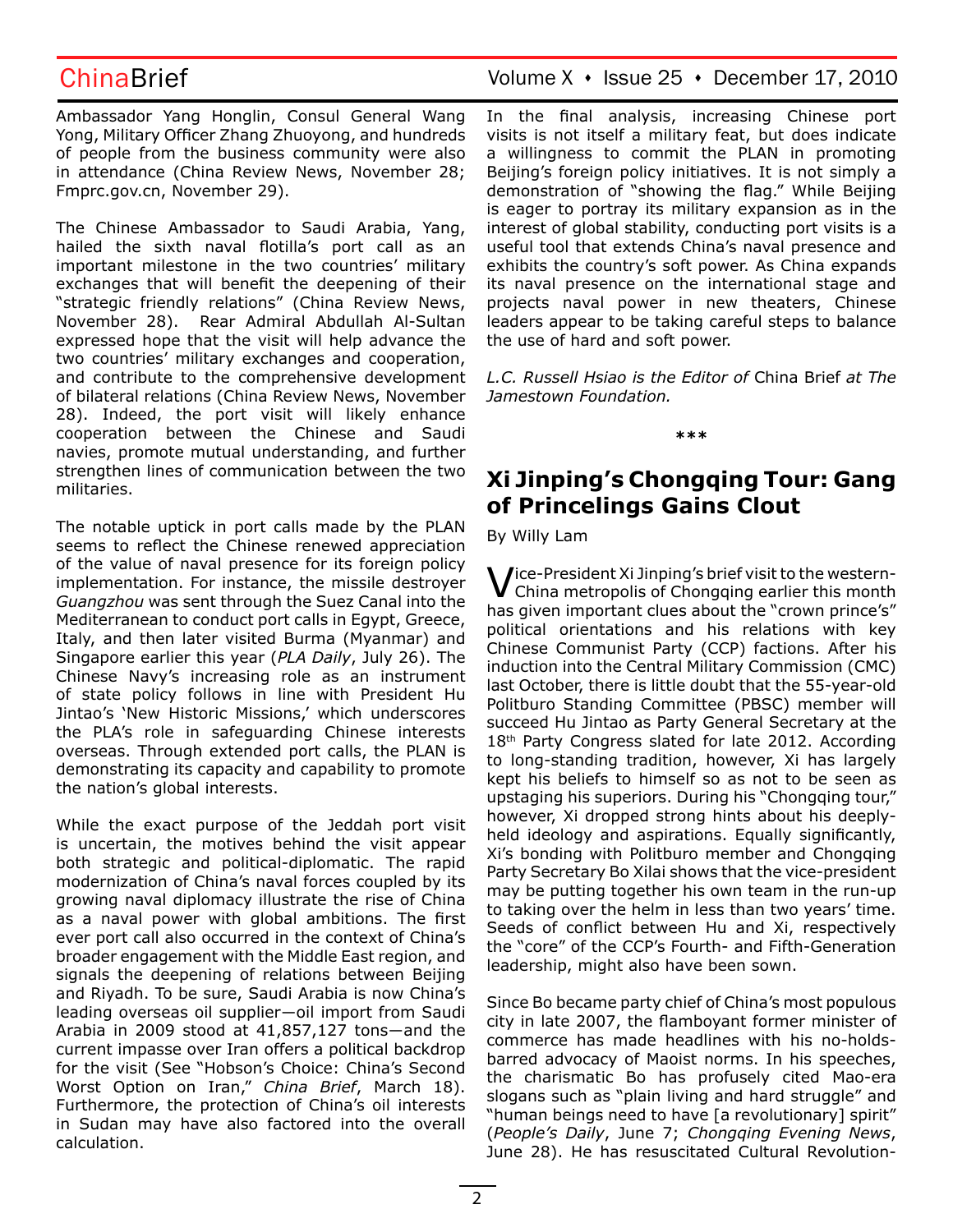vintage revolutionary operas. Bo, who is the 61-yearold son of conservative party elder Bo Yibo, even asks his secretaries to regularly text-message Mao quotations to the city's students (See "The CCP's Disturbing Revival of Maoism," *China Brief*, November 19, 2009). On the economic front, the high-profile "princeling" has made waves with his attempts to go after "red GDP," a reference to economic construction that exemplifies Maoist egalitarianism. Chongqing has emerged as a national pacesetter in socialwelfare policies such as providing subsidized public housing to the city's masses (*Chongqing Evening News*, May 1; China News Service, April 20).

While top central leaders including President Hu and Premier Wen Jiabao have refrained from commenting on Chongqing's Maoist exploits, Xi heaped lavish praise on the city's achievements during his twoday visit. Xi, who is also a ranking princeling, enthusiastically applauded the Chongqing tradition of "singing red songs, studying the [Maoist] canon, telling [Mao-era] stories, and passing along [Maoist] dictums." "These activities have gone deeply into the hearts of the people and are worthy of praise," Xi said. He indicated that they "were a good vehicle for educating the broad masses of party members and cadres about [politically correct] precepts and beliefs." The former party secretary of Shanghai added that *changhong*, or singing the praises of the party's "red" heirlooms, was "essential to propagating lofty ideals and establishing core socialist values in society." Moreover, Xi seconded Chongqing's myriad social security policies, especially its renowned subsidized housing schemes. "Chongqing's public housing is a virtuous policy, a benevolent effort and a positive exploration," Xi said. "We have to come up with more concrete measures that bring benefits to the people" (Xinhua News Agency, December 8; Chongqing Daily, December 12).

No less remarkable was Xi's unreserved secondment of Bo's controversial *dahei* or anti-triad campaign. While having pep talks with public security officers in Chongqing, Xi had this to say about the city's "hairraising struggle to 'combat triad gangs and extirpate evil criminals'": "Police and law-enforcement officers took the lead and went through the test of life and death to realize outstanding achievements." "The Chongqing party committee has scored a major victory in safeguarding the basic rights and interests of the broad masses," Xi noted. "The anti-triad campaign is deeply popular and it has brought joy to the people's hearts" (*People's Daily*, December 9; *Ming Pao* [Hong Kong], December 9). It is notable, however, that neither President Hu nor Premier Wen Jiabao has given Chongqing's *dahei* movement public endorsement. Moreover, quite a number of

## ChinaBrief ChinaBrief Volume X + Issue 25 + December 17, 2010

triad bosses nabbed by Bo had flourished during the tenures of several of the city's former party bosses and mayors who happened to be affiliates of Hu's powerful Communist Youth League (CYL) Faction. The latter include Bo's immediate predecessor, Wang Yang, who is currently Politburo member and Guangdong Party Secretary―and a key Hu protégé. Particularly in light of allegations that Xi had used extra-legal methods including harassing the attorneys of triad suspects, the princeling's *dahei*  campaign has been characterized as a political ploy against the CYL Faction (*South China Morning Post*, September 2; AsianCorrespondent.com, March 2; *Washington Post*, March 8).

Irrespective of the motives of Bo's *changhong* and *dahei* maneuvers, Xi's wholehearted championship of the "Chongqing experience" is most revealing of the future supremo's political orientations. Unlike his father, former vice-premier Xi Zhongxun, who is a *bona fide* "rightist" and ally of the late party chief Hu Yaobang, Xi is believed to harbor much more conservative views (*Wall Street Journal*, October 19; *Hong Kong Economic Journal*, October 22). When delivering speeches in his capacity as President of the CCP Central Party School, Xi has indicated that while cadres must pass muster in morality and "Marxist rectitude" in addition to professional competence, the former comes before the latter. This is reminiscent of Chairmao Mao's famous dictum that officials should be both "red and expert." The Vice-President has repeatedly urged up-and-coming cadres to steep themselves in Marxism-Leninism and Mao Zedong Thought. One of Xi's favorite homilies is that leading officials must "firm up their political cultivation and boost the resoluteness of their political beliefs, the principled nature of their political stance… as well as the reliability of their political loyalty" (See "PLA Gains Clout: Xi Jinping Elevated to CMC Vice-Chairman," *China Brief*, October 23).

Since being inducted into the PBSC at the 17th Party Congress in 2007 as the most senior Fifth-Generation cadre, however, Xi has mostly discussed political ideals and slogans in abstract settings. His zealous affirmation of the Chongqing model is the most concrete indication the heir-apparent has given to date as to how he will run the country after succeeding Hu in late 2012. As well-known *People's Daily* commentator Wen Hai indicated in his article "What important message has been transmitted by Xi Jinping's inspection of Chongqing?", the Chongqing model of upholding "core socialist norms" was tantamount to laying down "for all members of society basic yardsticks and criteria for discriminating between good and evil, and for differentiating between meritorious and detrimental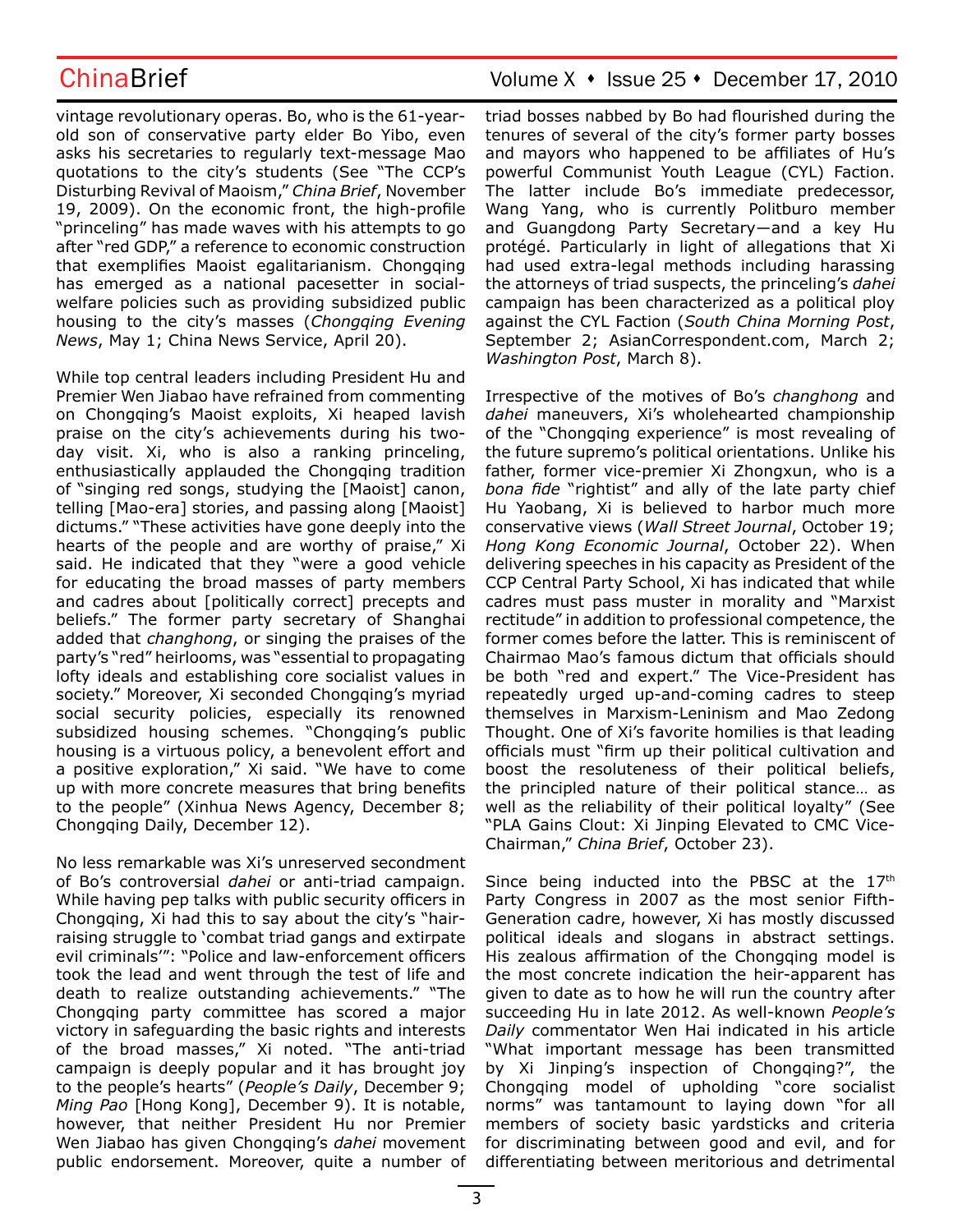behavior." Wen noted that Xi's secondment of the Chongqing experience was a signal that the city's "system of core socialist values should be applied in other regions" (*People's Daily*, December 13; Sina. com, December 10).

Equally importantly, Xi's apparent decision to join forces with fellow princeling Bo says a lot about the jockeying for position that is expected to intensify in the run-up to the 18th Party Congress. Despite having equally illustrious "revolutionary bloodlines," Xi and Bo had until recently not been deemed to be close. Firstly, their career paths have never overlapped. More significant is the widespread impression that the differences and rivalry between Bo Yibo and Xi Zhongxun might have percolated down to their sons. Indications are aplenty, however, that partly owing to the encouragement of ex-president Jiang Zemin and ex-vice president Zeng Qinghong― both of whom played a pivotal role in Xi's elevation at the 17<sup>th</sup> Party Congress― Xi is anxious to quickly assemble a team of like-minded colleagues prior to taking power. Zeng, who is often dubbed the "big brother among princelings," has reportedly advised Xi to consolidate his links with the senior-ranked offspring of party elders. This is particularly in view of the fact that compared to recent CCP chieftains such as Jiang and Hu, Xi lacks a solid factional base in the partyand-state apparatus. The 71-year-old Zeng has also recommended several of his former aides to serve as Xi's political advisers. Prominent among the latter is Deputy Director of the Policy Research Office of the CCP Central Committee Shi Zhihong, who used to be Zeng's personal secretary (*Apple Daily* [Hong Kong], December 6 and December 14; *Frontline* monthly [Hong Kong], December 2010).

The big question, of course, is whether Xi can afford running afoul of President Hu, who seems determined to ensure the predominance of his CYL Faction beyond the  $18<sup>th</sup>$  Party Congress. It is hardly a secret that Hu, 68, wants to promote as many as four CYL Faction affiliates to the nine-member PBSC to be set up at the pivotal conclave. There is also innuendo that following in the footsteps of expresident Jiang, Hu hopes to remain CMC Chairman for at least a few more years beyond the Congress (See Jamestown Foundation Occasional Paper, "Changing of the Guard: Beijing Grooms Sixth-Generation Cadres for 2020s"). Given that these moves will constitute substantial constraints on his clout, Xi seems to be fighting back with the help of fellow princelings as well as still-influential elders such as Jiang and Zeng. After all, it is not the first time that Xi seems to have slighted Hu so as to play up his special relationship with ex-president Jiang. During a tête-à-tête with Angela Merkel in Berlin in

ChinaBrief Volume X · Issue 25 · December 17, 2010

October 2009, Xi presented the German Chancellor with two books written by Jiang before passing along the ex-president's greetings to Merkel. According to official Chinese news agencies, the Vice-President did not even once mention Hu during the entire meeting (Xinhua News Agency, October 13, 2009; Asiasentinel.com, October 14, 2009). One reason for this apparent breach of protocol could have been that Xi was unhappy about having failed to make the CMC at the CCP Central Committee plenum earlier that month. Seen from this perspective, it is possible that Xi and his powerful supporters may employ even tougher tactics to rein in the inordinate ambitions of the soon-to-retire CYL supremo.

*Willy Wo-Lap Lam, Ph.D., is a Senior Fellow at The Jamestown Foundation. He has worked in senior editorial positions in international media including*  Asiaweek *newsmagazine,* South China Morning Post*, and the Asia-Pacific Headquarters of CNN. He is the author of five books on China, including the recently published "Chinese Politics in the Hu Jintao Era: New Leaders, New Challenges." Lam is an Adjunct Professor of China studies at Akita International University, Japan, and at the Chinese University of Hong Kong.*

**\*\*\***

# **China's Missteps in Southeast Asia: Less Charm, More Offensive**

By Ian Storey

At the ASEAN Regional Forum (ARF) meeting in Hanoi in July, Chinese Foreign Minister Yang Jiechi―fuming at the temerity of 12 countries who had raised the contentious South China Sea dispute―stared at his Singaporean counterpart and thundered "China is a big country and other countries are small countries and that is just a fact." Yang's less than subtle message was emblematic of China's diplomatic missteps in Southeast Asia over the past year, which have sent ripples of concern across the region, undermined Beijing's "peaceful development" thesis and led to a renewed appreciation of America's diplomatic role and military presence in Asia.

As tensions in the South China Sea ratcheted up in 2010, the United States looked on with growing concern that its strategic and economic interests― and those of its friends and allies―were being undermined. At the Shangri La Dialogue in June, for instance, Secretary of Defense Robert Gates identified the South China Sea as an "area of growing concern for the United States" (See "Shangri-La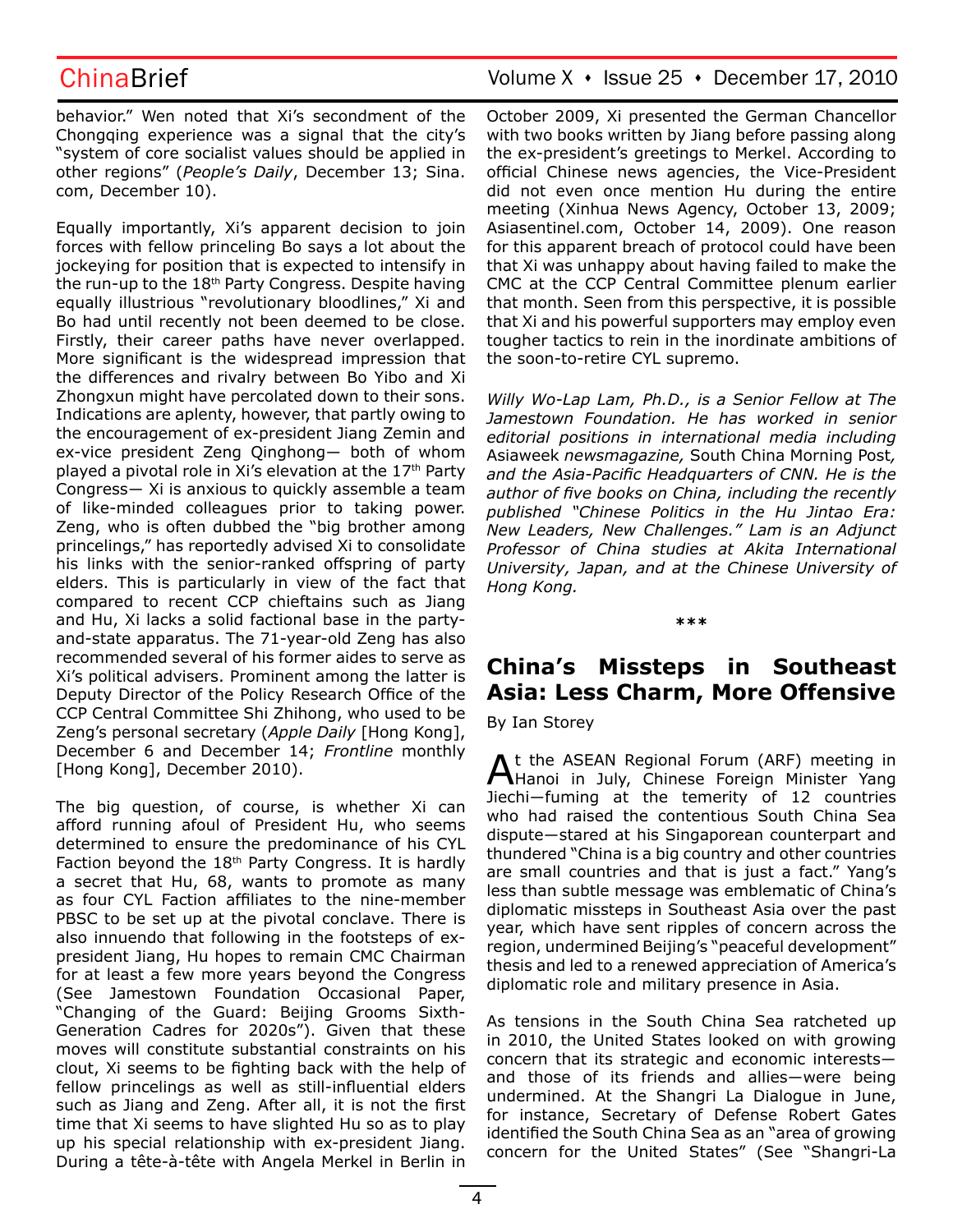Dialogue Highlights Tensions in Sino-U.S. Relations," *China Brief*, June 24). Yet it was not until Secretary of State Hillary Clinton raised the issue at the ARF a month later that Asia's long-running sovereignty dispute hit world headlines. Clinton reiterated that freedom of navigation was a vital U.S. interest and that it opposed the use of force to resolve the problem. In a departure from past policy, Clinton suggested that the United States stood ready to facilitate talks on implementing the Declaration on the Conduct of Parties in the South China Sea (DoC), the agreement drawn up by ASEAN in China in 2002 to manage the dispute but which the two sides have singularly failed to implement.

Clinton's comments at the ARF were provoked in part by reference to the South China Sea as a "core interest" by Chinese officials, even though the exact context of their comments remains unclear. The issue first surfaced in April, when it was reported that during a visit to Beijing by Deputy Secretary of State James Steinberg and Asia Director of the National Security Council Jeffrey Bader in March, several senior Chinese officials, including Assistant Minister of Foreign Affairs Cui Tiankai and State Councilor Dai Bingguo (President Hu's point man on foreign affairs), had described the South China Sea a "core interest"―the implication being that China would brook no interference from the United States (*New York Times*, April 23; *Washington Post*, July 30). Whether the PRC officials were referring to the South China Sea as a whole―including the disputed Paracel and Spratly Islands―or just the Exclusive Economic Zone where China has protested the surveillance activities of the US military is uncertain.

 Beijing has never officially described the sea as a "core interest" and government officials claim that Steinberg and Bader "misinterpreted" comments made at the March meeting (Interviews, Beijing, October). Yet according to Clinton, at the U.S.-China Strategic and Economic Dialogue in May in Beijing, Dai Bingguo repeated that the South China Sea was Beijing's "core interest" (Interview with Greg Sheridan of *The Australian*, U.S. Department of State, November 8). Reference to the South China Sea as a core interest was interpreted in Washington as elevating the problem on a par with Taiwan and thus an issue over which China was prepared to go to war.

The United States was not the only country to push back against Chinese assertiveness in the South China Sea. Twelve countries raised the issue at the ARF, including the four ASEAN claimants (Vietnam, the Philippines, Malaysia and Brunei) and Indonesia which has an overlapping maritime boundary

## ChinaBrief ChinaBrief Volume X + Issue 25 + December 17, 2010

claim with China near the gas-rich Natuna Islands. Southeast Asia's anxieties were further fueled by the Sino-Japanese standoff in the East China Sea in September when the Japanese Coast Guard detained a Chinese fishing trawler that had rammed one of its vessels near the disputed Senkaku/Diaoyu Islands. Even Malaysian Prime Minister Najib Razak, the leader of a country that has traditionally downplayed tensions in the South China Sea, described the PRC as "more assertive than ever before" (*China Daily*, September 29). Singapore Prime Minister Lee Hsien Loong described Clinton's comments as a "useful reminder" of America's role in Asia, a role "which China cannot replace … because of America's security contributions in maintaining the peace in the region" (*Straits Times*, September 24).

Since the ARF, the United States, ASEAN and China have all moved to tamp down tensions over the South China Sea.

In September, Assistant Secretary of State Kurt Campbell denied that Clinton's comments had been aimed at China or that Washington was "taking sides or stoking tensions" and that the Administration's goal was to "create a more stable, predictable environment" (AP, September 29). A month later, in recognition of the fact that Clinton's offer to facilitate talks on implementing the DoC was strongly opposed by China and viewed as unfeasible by ASEAN because Beijing would walk away from the agreement if a third party attempted to mediate, Campbell told journalists in Tokyo that it would be inappropriate for the United States to play a direct role in the talks (Media Roundtable at the U.S. Embassy, Tokyo, Assistant Secretary of State Kurt Campbell, October 6). Washington has more pressing problems to deal with than the South China Sea, though Honolulubased U.S. Pacific Command continues to monitor developments with concern.

The ASEAN states have had to strike a careful balance: they do wish to be seen as siding with America on the South China Sea, but nor do they want to be perceived as appeasing China. Thus while the 2<sup>nd</sup> U.S.-ASEAN Summit in New York on September 24 provided another opportunity to discuss the territorial problem, member states softened the language in the final communiqué. Prior to the meeting, a leaked draft had made explicit mention of the South China Sea and the importance of freedom of navigation and non-use of force (AP, September 19). The final communiqué, however, merely noted the importance of "regional peace and stability, maritime security, freedom of navigation…. and the peaceful settlement of disputes" (White House, Joint Statement of the 2nd US-ASEAN Leaders Meeting, September 24). The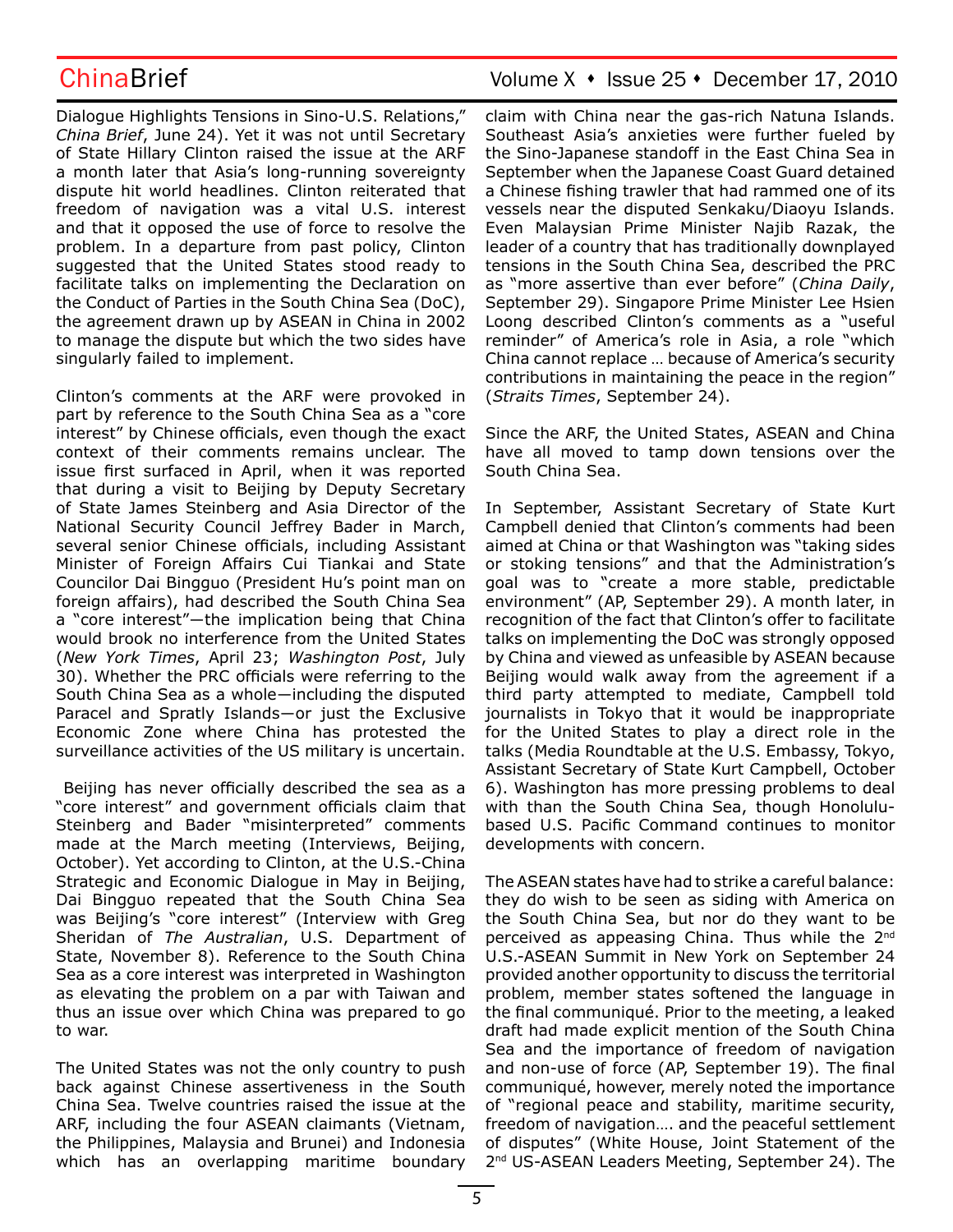White House "Read-out" on the luncheon meeting, however, did make explicit mention of freedom of navigation and the non use of force in the South China Sea (White House, Read-out of President Obama's Working Luncheon with ASEAN Leaders, September 24).

According to Campbell and Bader, Clinton's comments in July have served to move China "back to a more collaborative approach" on the South China Sea (AP, September 19). There is some evidence to support this contention. After the ARF, Chinese officials stopped referring to the South China Sea as a core interest in meetings with their American counterparts, though mainland academics continued to muddy the waters by arguing that sovereignty was, by definition, a core interest and that China had "indisputable sovereignty" over the atolls in the sea (Author interviews, Beijing, October 2010). In recent months, however, Chinese academics have also gone quiet on the issue.

Senior Chinese officials have also sought to play down the issue on visits to Southeast Asia. At the inaugural ASEAN Defense Ministers Meeting-Plus (ADMM-Plus)―which brought the 10 ASEAN defense ministers and their counterparts from the United States, China, Japan, South Korea, India, Russia, Australia and New Zealand together in Hanoi on October 12―Chinese Defense Minister General Liang Guanglie reacted rather mildly when eight countries raised the South China Sea dispute, even though prior to the meeting he had insisted it was not an appropriate venue to discuss the problem. During October Chinese Vice Foreign Minister Zhang Zhijun was dispatched to four Southeast Asian countries on a "listening and reassurance" mission, while in November Vice President Xi Jinping―Hu's heir apparent—on a trip to Singapore to mark 20 years of formal diplomatic relations stressed that a "prosperous and stable China does not pose a threat to any country," that Beijing would "continue to undertake its responsibilities for regional peace and development" and in an obvious attempt to counter Yang's statement at the ARF, that "China sees all countries, big and small, as equals" (*Straits Times*, November 16).

By raising the South China Sea at the ARF and ADMM-Plus, both ASEAN and the United States hoped that Beijing would be forced to recalibrate its position and adopt a more flexible and accommodating stance. The acid test of this expectation is whether meaningful progress can be achieved over the next 12 months on implementing the DoC. There are cautious grounds for optimism. At the ASEAN-China Summit in October, Premier Wen Jiabao told ASEAN

## ChinaBrief Volume X · Issue 25 · December 17, 2010

leaders that the PRC was committed to implementing the agreement (*Philippine Daily Inquirer*, October 30). On December 22-23 the ASEAN-China Joint Working Group on the DoC will meet in Kunming to discuss implementation guidelines, the results of which will be discussed by an ASEAN-China Senior Officials Meeting early in the New Year. Indonesia took over the rotating ASEAN Chair in December, and Foreign Minister Marty Natelagawa has indicated that meaningful progress on the South China Sea problem will be among Jakarta's "leading priorities" (*Straits Times*, September 19). Yet acute problems remain in implementing the DoC, including the modalities of the discussions (China objects to ASEAN caucusing on the issue) and the precise definition of "disputed waters." And although Philippine President Benigno Aquino has called for ASEAN solidarity on the South China Sea, arriving at a consensus will be problematic because membership is made up of claimant and non-claimant states, and some members have close ties to the PRC. Moreover, even though the DoC contains some potentially useful confidence building measures, given that the problem has become overlain by nascent Sino-US maritime rivalry, it remains doubtful whether its implementation will fundamentally change the dynamics of the dispute.

For its part China has been incensed at what it perceives as U.S. collusion with some Southeast Asian states at the ARF. At the time the meeting took place Vietnam occupied the ASEAN chair, and Beijing suspects Hanoi encouraged the United States and other participants to raise the issue so as to "internationalize" the problem. Stepped-up military cooperation between the United States and Vietnam has also raised Beijing's ire, including the repair of a U.S. navy supply ship in April, a visit by the hospital ship USNS Mercy in May, and in August a port call to Danang by the destroyer USS John McCain, the transit through Vietnam's EEZ of the aircraft carrier USS George Washington and high level defense talks between the two countries. Vitriolic commentaries in the PRC press have warned Hanoi of the dangers of becoming a "strategic pawn" of the United States (*Global Times*, July 28).

As a result, Vietnam continues to pursue multiple strategies with China vis-à-vis the South China Sea dispute. First, it holds regular dialogue with the PRC in an attempt to manage tensions but also assuage Chinese concerns. In August, for instance, Deputy Defense Minister Nguyen Chi Vinh visited Beijing and reiterated Vietnam's "3 nos" policy: no foreign alliances, no foreign bases and no relationship with another country to be directed at a third (VNA, August 26). Second, Hanoi continues to coax ASEAN to implement the DoC and move forward with a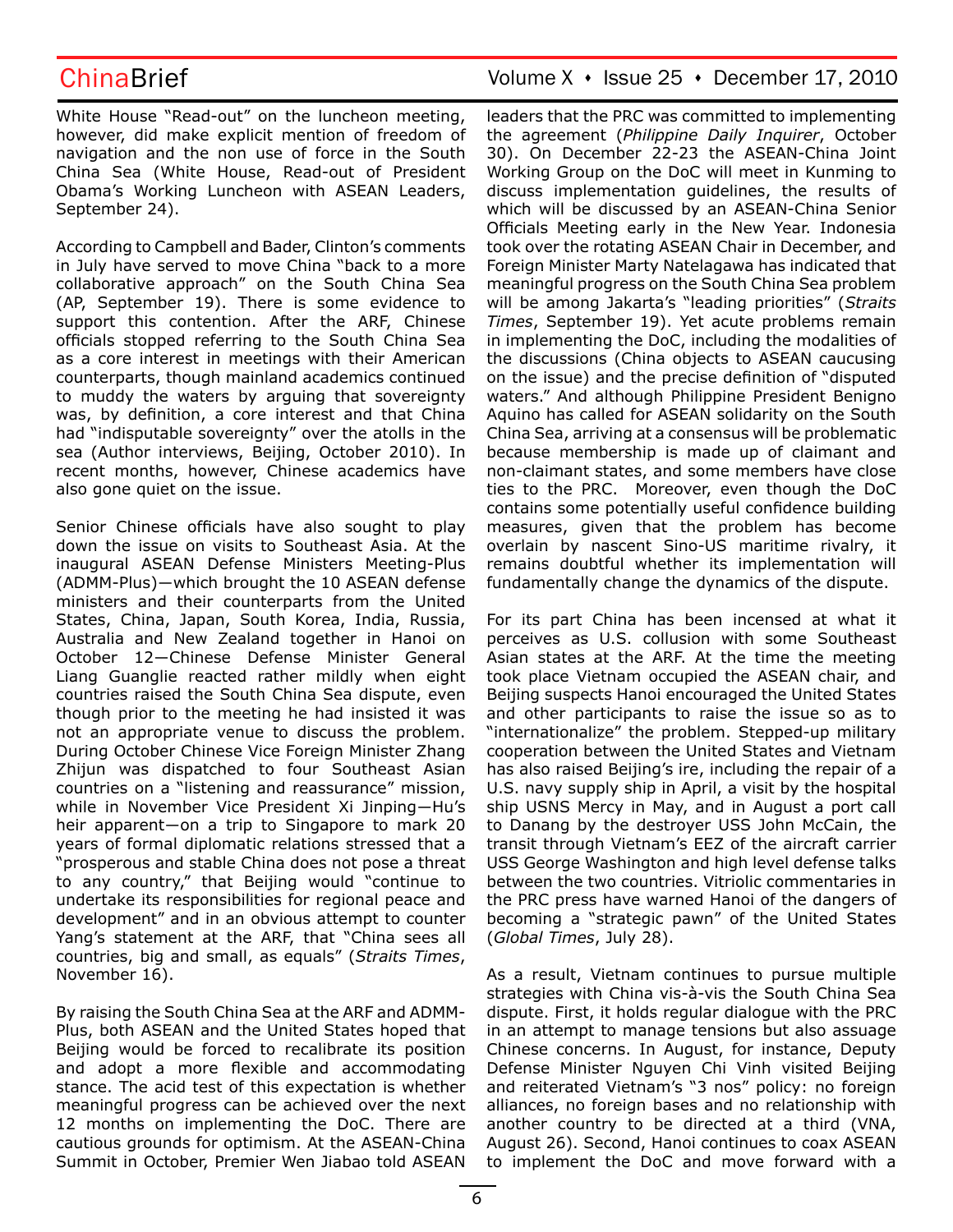formal Code of Conduct. Third, Vietnam highlights the issue at international forums, including a second major conference on the South China Sea in Ho Chi Minh City in November. Fourth, the government has accelerated the modernization of the armed forces, particularly the navy and air force, including an order for 12 SU-30 MKK fighters and six Kilo-class submarines from Russia, the first two of which could be delivered in 2014. Fifth, and most controversially, Vietnam seeks to facilitate the military presence of major external powers in Southeast Asia. Thus in October Hanoi and New Delhi agreed to increase the frequency of Indian navy ship visits to Vietnam (PTI, October 13) and, most noteworthy, an announcement by Prime Minister Nguyen Tan Dung that the strategically located former US naval base at Cam Ranh Bay would be opened to foreign navies for repair and re-provisioning, including submarines and aircraft carriers (*Bangkok Post*, October 31). Dung's announcement thus paves the way for increased US Navy ship visits to Vietnam in the coming years.

After nearly a decade of adroit statecraft, China's diplomatic posturing has substantially drained the reservoir of goodwill it had built up in Southeast Asia, forced ASEAN governments to question anew Beijing's peaceful rise, and pushed regional governments closer to the US. Singapore's Minister Mentor Lee Kuan Yew has spoken of 2010 as marking the beginning of a "decades-long tussle between the US and China for pre-eminence in the Pacific" (*Straits Times*, October 2). Events this year suggest that tussle will increasingly be played out in Southeast Asia.

*Ian Storey is Fellow at the Institute of Southeast Asian Studies, Singapore.*

\*\*\*

# **PLA's Growing Force Projection Capabilities**

## By Jeffrey Engstrom

China's assertiveness along its littoral— underscored by recent diplomatic disputes in the East China Sea and the South China Sea—has raised international concerns about how Beijing intends to project its growing military power. While certainly worthy of attention, a narrow focus on Chinese activities along the periphery obscures a more profound trend, whereby the People's Liberation Army (PLA) is modernizing in ways that will allow it to project forces farther beyond its borders. In the wake of President Hu Jintao's promulgation of the "historic missions of the armed

# ChinaBrief Volume X + Issue 25 + December 17, 2010

forces in the new period in the new century" (*xin shiji xin jieduan wojun lishi shiming)* or "new historic missions" for the PLA in 2004, China has engaged in a variety of missions abroad, including counterpiracy operations in the Gulf of Aden, disaster relief in Haiti, and non-combatant evacuation operations in the Kyrgyzstan. Indeed, Beijing has invested resources in a number of platforms—such as large amphibious ships, long-range transport aircraft, atsea replenishment vessels, and hospital ships—that cannot be explained in the context of preparing for a Taiwan conflict. Meanwhile, the PLA has begun training and equipping for a wider range of activities, some of which have already been demonstrated on the international stage. These types of activities are likely harbingers of Chinese force projection over the next few decades [1].

Force Projection Activities to Date

## **Non-combatant Evacuation Operations (NEO):**

As Beijing's foreign interests and holdings continue to grow, its citizens are increasingly living abroad to manage and engage in a variety of business, manufacturing, energy, and mineral extraction activities. This trend increases the likelihood that foreign disasters, either natural or manmade, could affect Chinese citizens overseas. In the wake of ethnic unrest in southern Kyrgyzstan this past June, China evacuated nearly 1,300 nationals using a total of nine chartered flights (BBC Monitoring Asia Pacific, June 17). Similar small-scale Chinese noncombatant evacuation operations have also occurred in Haiti (2010) and the Solomon Islands (2006).

**Peacekeeping Operations (PKO):** China's first foray into United Nations peacekeeping operations occurred in 1989, when Beijing sent 20 election observers to Namibia in support of UNTAG [2]. In subsequent years, the number of Chinese deployed at any one time has swelled to over 2,000 peacekeepers [3]. During this period, Chinese personnel have also participated in a wider range of activities well beyond their original observer duties, including peacekeeping and civil policing, as well as providing engineering, transport, and medical services. Today, Chinese peacekeeping personnel can be found in Cote D'Ivoire (UNOCI), Lebanon (UNIFIL), Liberia (UNMIL), Democratic Republic of Congo (MONUC), Sudan (UNAMID & UNAMIS), Timor-Leste (UNMIT), and Western Sahara (MINURSO). Participation in UN missions provides the PLA with a number of benefits such as training in a multinational context, experience in conducting military operations other than war (MOOTW), and operational knowledge of different political, ethnic, and geographic environments [4].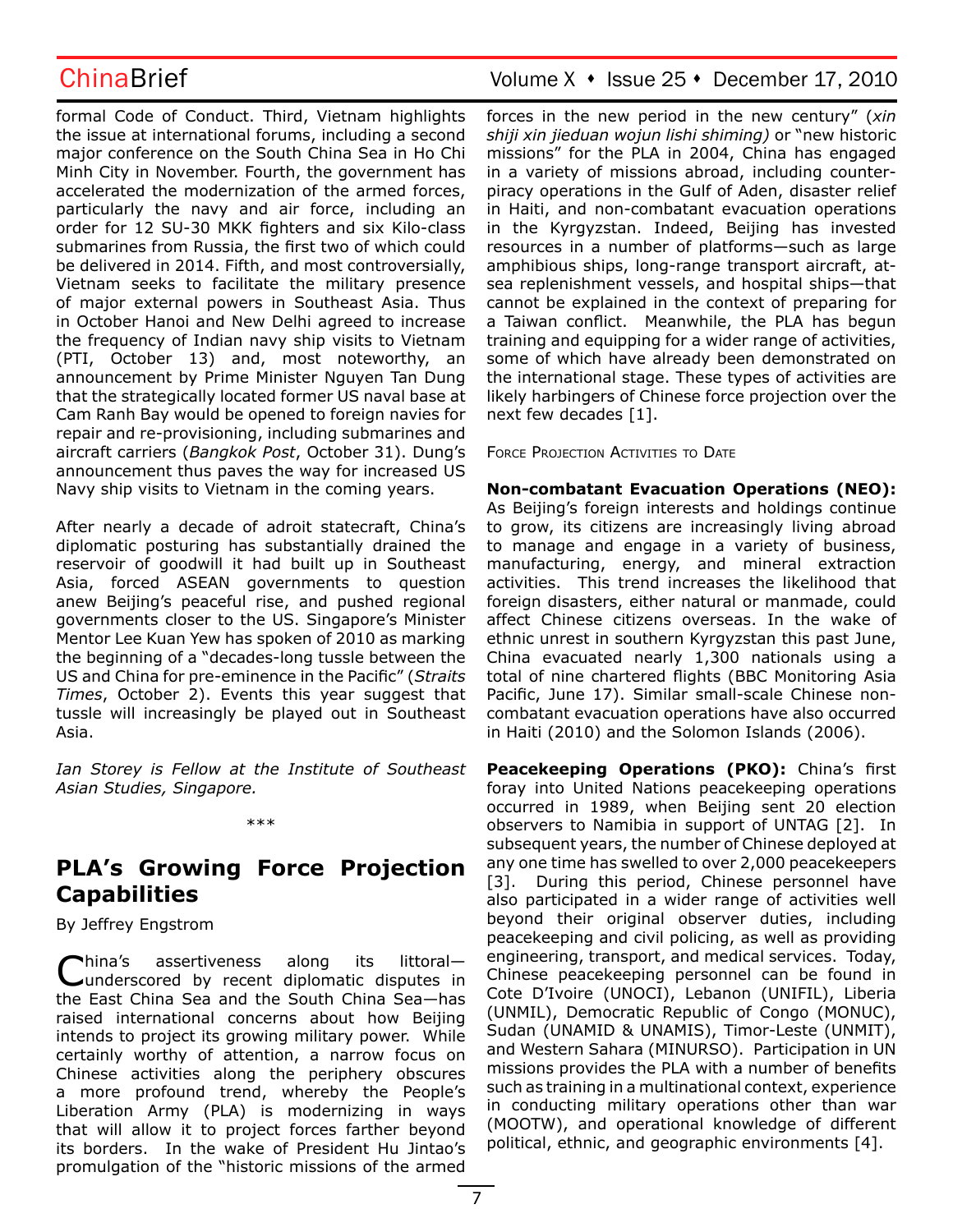**Humanitarian Assistance/Disaster Response (HA/DR):** China has contributed to at least 10 HA/ DR missions since 2002 [5]. These include taking an active role in responding to Cyclone Nargis in Burma in 2007 and sending a 60-person search and rescue team to Haiti in January 2010. Meanwhile, the recent seventh revision of the PLA's Outline of Military Training and Evaluation (OMTE), which delineates specific training requirements, underscored the importance of humanitarian assistance/disaster response. Both the recently built Anwei-class hospital ships and multipurpose large amphibious ships (of which one was recently added to the fleet) will contribute to the deployment of emergency response personnel overseas [6].

**Sea-lines of Communication (SLOC) Protection:**

In December 2008, days after Chinese sailors were rescued from a pirate attack by Malaysian naval forces, the PLAN dispatched a flotilla of three ships. This original flotilla consisted of two destroyers, an at sea replenishment ship, included helicopters and approximately 70 naval special forces, and sailed over 4,600 nm to the Gulf of Aden [7]. Now two years later, China has deployed its seventh flotilla and has maintained a continuous presence in the Gulf. Two Fuchi-class at-sea replenishment ships have alternated duties refueling a pair of deployed PLAN surface ships (a combination of various destroyers, frigates, and recently a landing platform dock), as well as re-stocking them with drinking water and food. The at-sea replenishment ships have made extensive use of local ports to re-supply (See "The Chinese Navy's Emerging Support Network in the Indian Ocean," *China Brief*, July 22).

Current and Future Capabilities

As the PLA's force projection capabilities continue to improve over time, China will have the means to participate in a wider range of operations outside of its borders, to potentially include counterinsurgency, foreign internal defense, and even forcible entry operations. Considered below are five categories of key platforms that will be crucial to China's future force projection capabilities: transport aircraft, aerial refueling, large amphibious ships, aircraft carriers, and satellites. The PLA will undoubtedly have to develop associated doctrine as well as tactics, techniques, and procedures (TTP) to effectively employ these platforms, but the actual development of the platforms is an important and necessary ingredient for force projection.

**Transport aircraft:** Transport aircraft are the quickest means to move troops and most materiel long distances and to send forces far inland, often necessary when infrastructure such as road and rail are lacking. Provided a friendly airfield (or at least permissive skies for airborne insertion or drop), transport aircraft are essential arrows in the quiver of force projection as they can deliver mission critical materiel to overseas units in hours or days, rather than weeks typically required by cargo ships. While only the United States and Russia possess numbers of transport aircraft ranging in the hundreds, China currently has a small but not insignificant fleet of approximately 47 large and medium transport aircraft (the Il-76M and Y-8, respectively) [8]. Augmenting China's military airlift capability is a growing civil aviation fleet that consists of two dozen large transport aircraft and is composed of Boeing 747F, McDonnell Douglas MD-11F, and Airbus A-300F aircraft [9].

**Aerial refueling:** Aerial refueling presents another vital component for the projection of military force, without which many expeditionary capabilities are severely hampered. China currently possesses approximately 13 aerial refueling aircraft that can deliver slightly over 35 percent of France's total refueling capacity at a range of approximately 1,000 nm [10]. Cognizant of the need to improve capabilities in this realm, China has sought to purchase tankers abroad, as well as indigenously produce more aircraft capable of carrying out this task (*Jane's Intelligence Review*, June 12, 2008). Currently, the indigenously produced H-6U (converted from the B-6 medium bomber) is only capable of refueling PLA Air Force and Navy J-8s and J-10s through a probe-anddrogue system. China recently demonstrated its aerial refueling capability in support of simulated long-range operations this past September during the Peace Mission 2010 multilateral exercise in Kazakhstan (See "China Showcases Expeditionary Military Power in Peace Mission 2010," *Eurasia Daily Monitor*, September 28).

**Large amphibious ships:** More than any other platform, large amphibious ships arguably most embody force projection because they allow a country to place forces ashore almost anywhere. Based on sealift capability alone, China can currently transport a theoretical maximum of nearly 12,000 PLAN marines and PLA amphibious infantry for relatively short distances to potential hot spots in the East and South China Seas with its fleet of 50+ medium and tank landing ships (LSM and LST, respectively) [11].

With the recent acquisition of a landing platform dock (LPD), Beijing has begun to develop amphibious capabilities that can achieve global reach. As a result of its single Type-071 LPD, an amphibious battalion of up to 800 PLAN marines can potentially be placed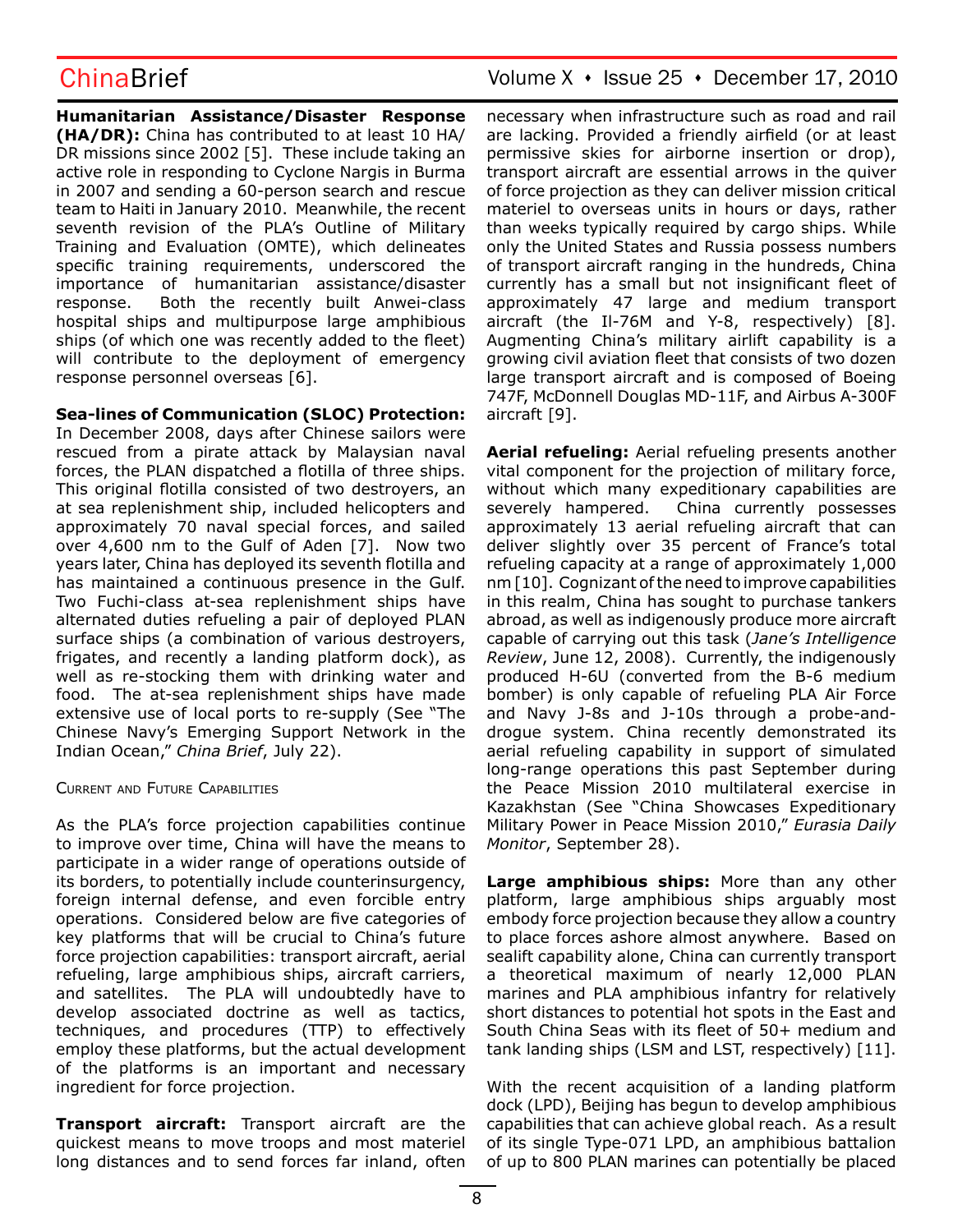on nearly any undefended or lightly defended shore in the world without the need to secure basing rights or over-flight permission (Globalsecurity.org). This ability of the Type-071 LPD to operate worldwide was demonstrated recently in the aforementioned SLOC protection operations in the Gulf of Aden and could also be used to support other types of operations in the future such as an out of area HA/DR or NEO.

Though its goals are currently unknown, China is likely to develop more large amphibious ships in the future. For example, the theoretical acquisition of an additional two Type-071 LPD would provide enough sealift for a Marine Expeditionary Unit-sized force—a unit that is arguably the United States' most flexible tool for force projection. However, to achieve true MEU-like ability China would still need to develop or acquire a helicopter carrier such as a landing helicopter assault (LHA) or landing helicopter dock (LHD) to provide air support.

**Aircraft carriers:** China is by some accounts currently pressing ahead with refurbishing the Soviet-built, Ukrainian-supplied carrier Varyag. Others have suggested that Beijing is seeking to build an indigenous carrier from scratch (See "Is the PLA Navy Making Plans for a Three Carrier Battle Group?", *China Brief*, January 4, 2008; "China's 'Charm Offensive' Loses Momentum in Southeast Asia [Part I]," *China Brief*, April 29). Further speculation exists over whether the PLAN will purchase Russian built aircraft such as the Su-33 or develop an aircraft carrier capable version of the J-10, tentatively named the J-15 [12]. A future Chinese aircraft carrier would provide defensive air cover and a platform for strike aircraft, a capability that would vastly enhance force projection capabilities and flexibility, but is certainly not the only means to prosecute such operations.

**Satellites:** China is developing satellites for intelligence, surveillance, and reconnaissance (ISR) and navigation purposes. The Jianbing/Haiyang series of electro-optical and synthetic aperture radar (SAR) reconnaissance satellites has grown over the past decade and is currently supplemented by one Tianlian data relay satellite [13]. China is expected to eventually develop a future network of six data relay satellites that will provide near real-time feeds of its various ISR satellites [14]. Not willing to fully rely on unimpeded access to the U.S. maintained GPS network in the future (a system that Washington can turn off), China sees its Beidou series of satellites as an important means of navigation. That said Beijing has yet to expand the system for extra-regional use [15].

### **CONCLUSION**

Although still relatively nascent compared to France or the United Kingdom, two countries that regularly send forces abroad, Chinese force projection capabilities are growing and expanding under the broad rubric of President Hu's "new historic missions." The development witnessed in these growing operational capabilities along with an expanded strategic-level focus potentially is a double-edged sword, likely to have profound implications for both the U.S.-Sino relationship and international politics more broadly.

On the one hand, Washington's call for China to become a "responsible stakeholder" in the international system implies burden sharing in the maintenance of international peace and security. In this regard, a more active and capable PLA will enable China to better contribute to multilateral efforts seeking to provide global public goods. The ability to identify and capitalize upon opportunities for military-to-military collaboration will be a crucial task for U.S. policymakers. On the other, even in the defense of the global commons—the policing of sea-lanes, for instance—Chinese force projection capabilities have the potential to erode or displace American leadership. A more active PLA also increases the possibility of encountering U.S. forces abroad or, even possibly, of the PLA operating at cross-purposes to American interests. Finally, future expeditionary activities, even of a non-combat nature, will further improve the war-fighting capabilities of the PLA, a point clearly not lost on Chinese strategists.

*Jeffrey Engstrom is with the Arlington, Va., office of the RAND Corporation, a nonprofit institution that helps improve policy and decision-making through research and analysis.*

### NOTES:

1. I define Chinese force projection capability as the ability of the PLA to send military equipment and personnel from Mainland China to engage in overseas military operations across the full spectrum of combat and non-combat missions.

2. Bates Gill and Chin-Hao Huang, "China's Expanding Role in Peacekeeping," *SIPRI Policy Paper*, No. 25, November 2009: 4-5.

3. As of February 28, 2010 China was the  $14<sup>th</sup>$  largest contributor of currently deployed peacekeepers, ahead of the United States, France, or the United Kingdom. "Factsheet: United Nations Peacekeeping," United Nations, accessed: December 13, 2010, http:// www.un.org/en/events/peacekeepersday/2010/ factsheet.pdf.

4. Bates Gill and Chin-Hao Huang, "China's Expanding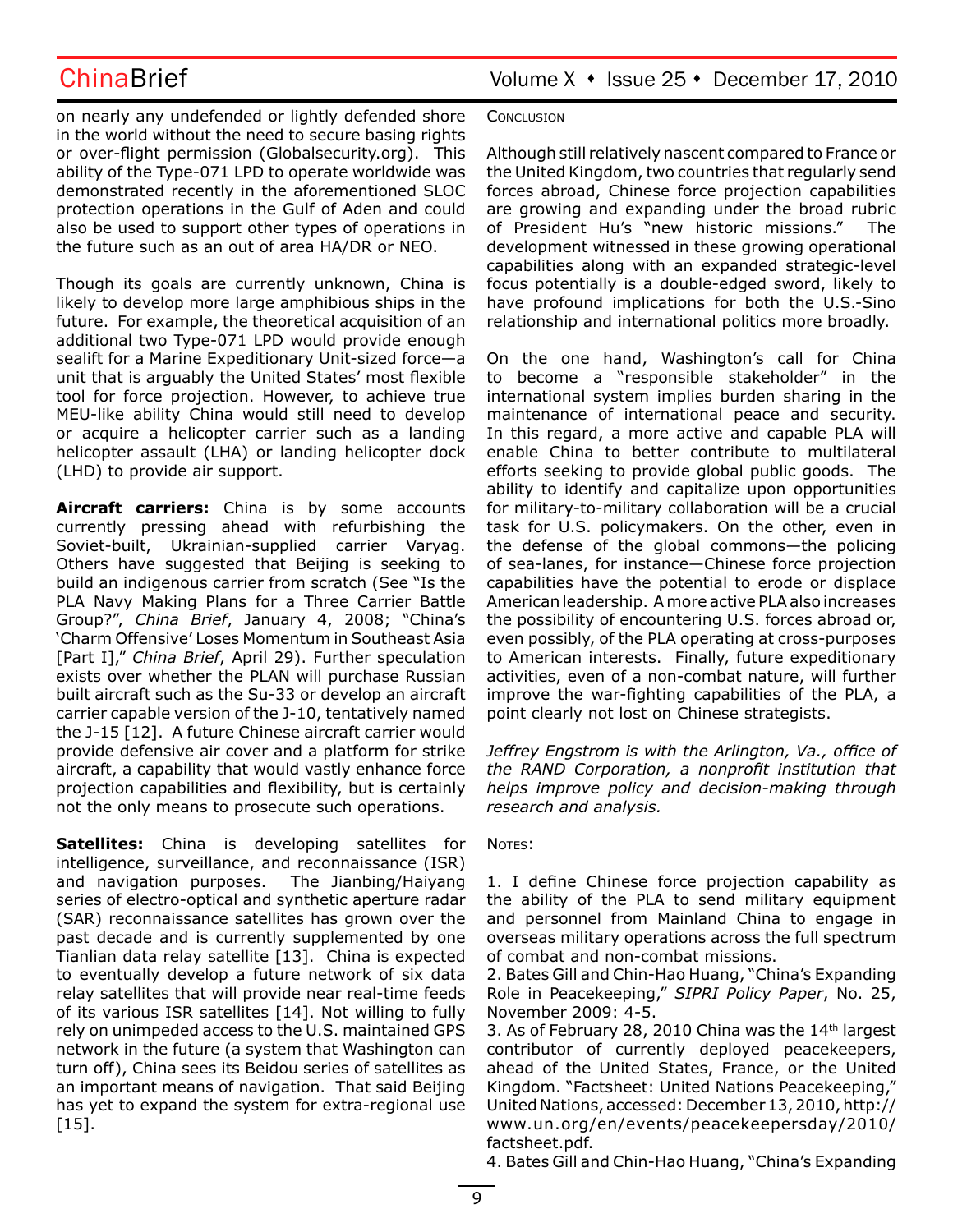Role in Peacekeeping," *SIPRI Policy Paper*, No. 25, November 2009: 15-16.

5. *Military Power of the People's Republic of China 2009,* Washington, D.C.: Office of the Secretary of Defense: 56.

6. The OMTE is "the authoritative guide to how the PLA organizes, implements, and evaluates training." *Military Power of the People's Republic of China 2009,* Washington, D.C.: Office of the Secretary of Defense: 51; Jane's Information Group, "Anwei (Type 920) class," *Jane's Fighting Ships*, February 2010 and Jane's Information Group, "Procurement, China," Jane's Sentinel Security Assessment, April 2009.

7. China did not undertake this operation lightly. Beijing acted only after the passage of four related United Nations Security Council resolutions, an invitation from the Somali Prime Minister to join the operation, and public statements testing the waters of international opinion by senior PLA officials. Peter Kammerer, "Shot Across the Bow," *South China Morning Post*, January 9, 2009: 13.

8. *The Military Balance 2010*, London: IISS, 2010: 402-404; Jane's Information Group; "Infrastructure, China," *Jane's Sentinel Security Assessment*, January 2010; Jane's Information Group; "Air Force, China," *Jane's Sentinel Security Assessment*, August 3, 2010.

9. "Infrastructure, China," *Jane's Sentinel Security Assessment*, January 2010 and "Jade Cargo International – Details and Fleet history," Planespotters.net, accessed: December 15, 2010, http://www.planespotters.net/airline/jade-cargointernational.

10. It is also important to note that the B-6 has a much more limited range than France's aerial tankers which have refueling reach well beyond 1,000 nm. These estimates are approximate and are based on simple modeling using data provided by *The Military Balance 2010*, London: IISS, 2010: 129; Jane's Information Group, "XAC H-6"," Jane's All the World's Aircraft, May 25, 2010; *Air Force Pamphlet 10-1403: Air Mobility Planning Factors*, Secretary of the Air Force, Washington, DC: U.S. Air Force, December 18, 2003.

11. These numbers exclude the Yulian-class (a ship that is limited to coastal use) and are derived from data from *The Military Balance 2010*, London: IISS, 2010; 402; Jane's Information Group, "Sea Lift," Jane's Amphibious and Special Forces, August 27, 2009; and "Type 079 (Yulian Class) Medium Landing Ship," Sinodefence.com, accessed: December 14, 2010, www.sinodefence.com/navy/amphibious/ type079\_yulian.asp.

12. Roy Kamphausen, David Lai, and Andrew Scobell, eds., *Beyond the Strait: PLA Missions Other Than Taiwan*, Carlisle, PA: Strategic Studies Institute,

ChinaBrief Volume X · Issue 25 · December 17, 2010

2009: 371.

13. Kim Nodskov, *The Long March of Power: The New Historic Missions of the People's Liberation Army*, Copenhagen: Royal Danish Defence College Publishing House, 2009: 246-258.

14. Ibid., 248.

15. *Military and Security Developments Involving the People's Republic of China 2010,* Washington, D.C.: Office of the Secretary of Defense: 36.

\*\*\*

# **China's Doctrine of Non-Interference Challenged by Sudan's Referendum**

By Tom Rafferty

As South Sudan's referendum on independence draws nearer, the international community is preparing for the possible division of Sudan into two independent states. With signs of growing tensions and several issues still to be resolved by negotiations notably agreements on the demarcation of a northsouth border and the distribution of oil revenue there is a risk of a return to the decades-long civil war fought between the ruling National Congress Party (NCP) and the southern-based Sudan People's Liberation Movement (SPLM) that was ended by the 2005 Comprehensive Peace Agreement (CPA). Secretary of State Hillary Clinton has called Sudan a "ticking time bomb" and launched a fresh diplomatic drive aimed at applying pressure on both sides to avoid conflict (World Politics Review, September 23).

Amidst the uptick in high-level diplomacy, however, the role to be played by China remains a crucial but unexplored factor in discussions about the referendum and beyond. China is the key external power in Sudan as a result of the substantial assets that one key state-owned enterprise—China National Petroleum Company (CNPC)—has developed in the country. Yet despite its apparently compelling interest in ensuring stability in Sudan, China has so far adopted a policy of "wait and see" with regards to the referendum. At the root of this hesitancy is a lack of consensus in Beijing about how to balance growing overseas economic interests and international "responsibilities" with China's traditional foreign policy doctrine of "non-interference" in another state's internal affairs. Any renewal of north-south violence in Sudan will likely put that principle under further strain.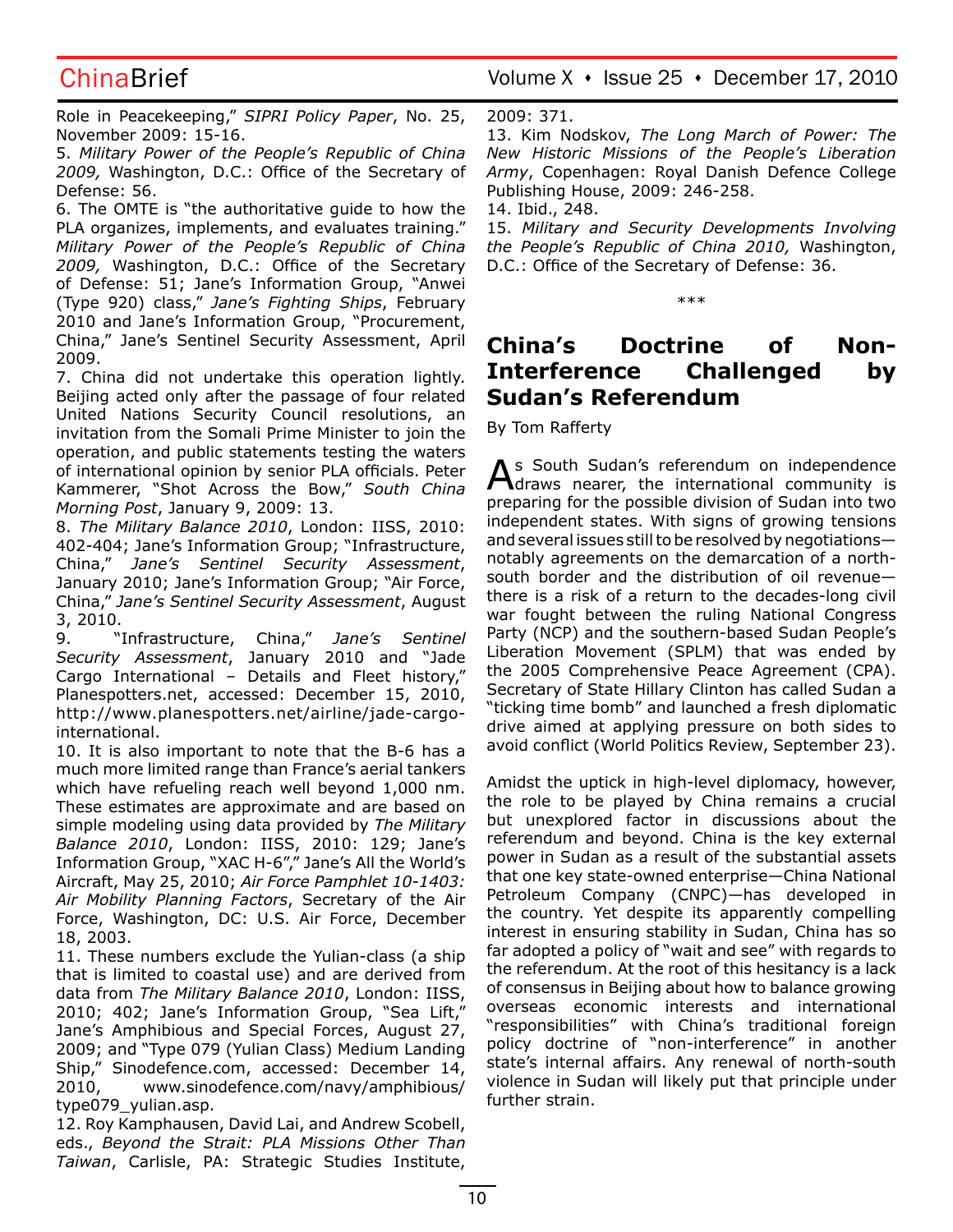### The Dilemmas of Non-Interference

Non-interference has been fundamental to Chinese foreign policy since Zhou Enlai articulated the Five Principles of Peaceful Coexistence. It was designed to reflect solidarity with newly independent postcolonial states and to indicate respect for territorial sovereignty. Although the principle was regularly violated by the support China lent to revolutionary movements across Africa and Asia in the 1960s and 1970s, it reassumed a central position under the "independent foreign policy" of the post-1978 period. China's own sensitivities about perceived external interference, particularly in the context of Taiwan and Tibet, have led it to conceive of sovereignty in traditional Westphalian terms. Today the principle of non-interference remains oft-repeated in official foreign policy rhetoric.

The policy of non-interference, however, is being complicated by China's expanding global interests. The globalization of its economy has given China a stake in the stability of a number of countries with which it previously only had limited contact. Encouraged over the past decade by the central government to "go out," state-owned and private enterprises have pursued overseas markets and new sources of natural materials, investing an estimated \$178 billion in the process [1]. China's rapid economic growth has also led to increasing clamor in western capitals for it to assume the "responsibilities" requisite with global power status. Rather than "free-riding" on the security arrangements established by the United States and its allies, this argument proceeds, China should take a more proactive stance toward regional and international security issues. These dynamics are stimulating a debate within China about the continuing value of non-interference.

On one side there is concern about how China's "overseas interests" can be protected in the event of political and economic instability (Xinhua News Net, October 14). Concerns are increasingly expressed about the security of the growing number of Chinese citizens working abroad following repeated incidences of Chinese workers being kidnapped and occasionally killed—as they find themselves caught up in internal conflicts between state forces and rebel groups (BBC News, April 24, 2007). An estimated 24,000 PRC citizens are said to work and live in Sudan alone, with comparable numbers in other African states. Solutions proffered to this problem typically focus on providing better consular protection services, engaging more deeply with international legal mechanisms, and building better intelligence about local investment environments. Yet there are calls for the government to play a more

direct role, either by using its influence to shape the domestic politics of states in which China has strategic interests or even through the use of military force (China.org.cn, January 28; *Asahi Shimbun*, June 12). The anti-piracy mission of the Chinese navy off the Somali coast is widely perceived as a first step towards developing a more assertive approach to protecting China's overseas economic interests. Others urge a reevaluation of non-interference because it is not a policy befitting a global power with growing international "responsibilities." Some worry that a willingness to partner with regimes that commit flagrant human rights abuses comes with significant image costs. International criticism during the run-up to the Beijing Olympics of China's ties with a Sudanese regime complicit in committing atrocities in Darfur was fundamental in this sense. China's subsequent behind-the-scenes diplomacy, which was instrumental in getting Khartoum to accept a joint African Union-United Nations peacekeeping force in Darfur, has since been held up as an example of what a more proactive—and responsible—Chinese foreign policy might consist [2]. In that vein, Chinese scholars have since developed new paradigms, such as "creative interference" and "conditional interference", to describe how China could further

expand its role in peacekeeping operations or support interventions under the rubric of "responsibility to protect" [3]. In this case, the desire to craft a policy "beyond" non-interference is shaped through engagement with international norms rather than by

Although the debate about non-interference is now a hot topic in China's foreign policy community, several factors work against there being any dramatic reevaluation of the official stance. The first is a lack of capabilities and resources. China remains underexperienced in the field of conflict prevention and there exist no domestic academic or policy institutions that conduct in-depth research into these issues. The second is a belief that non-interference has been a valuable policy tool in building burgeoning relations with African and other developing world states exhausted by the prescriptions and conditionalities of the West. Beijing is concerned that any step toward playing a more consequential role in domestic politics might be perceived as evidence of China adopting the imperialist dispositions of another "northern" power [4].

### Responding to the Referendum

narrow economic self-interest.

Developments in Sudan over the past five years have demonstrated that debates about non-interference have had a mixed impact on policy. China's perceived interests in Sudan stem from the investments that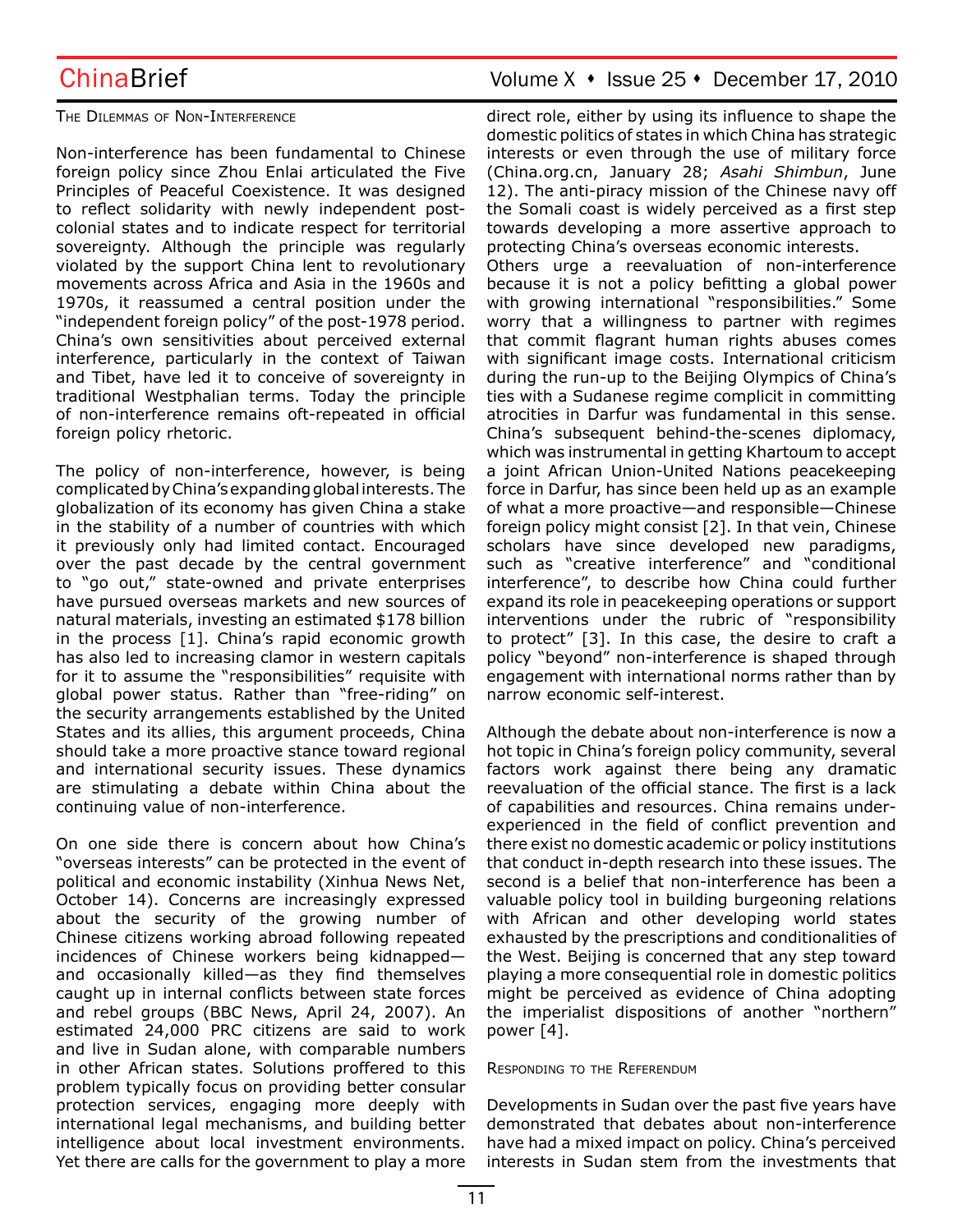CNPC (and, to a much lesser extent, Sinopec) have been making in its oil industry since western companies began to retreat in the mid-1990s. CNPC now has controlling stakes in the two biggest energy consortiums operating in Sudan, giving it an estimated 60 percent share of the 480,000 barrels of crude produced daily. It also constructed the 1500km pipeline which connects the oilfields of the south, where 85 percent of reserves are found, to the export point of Port Sudan in the north. CNPC views Sudan as having been a successful testing ground for its overseas investment strategy, with those involved in managing its operations in Sudan since assuming senior positions elsewhere around the world [5].

The secession of the south will likely complicate the management of CNPC assets. A number of key leases on oil concessions originally signed with Khartoum will soon need to be renegotiated. This will depend on the favor of the SPLM—reconstituted as the Government of South Sudan (GSS) under the terms of the CPA—who have traditionally perceived China as having underwritten the rule of the rival NCP. In any renewal of north-south conflict, CNPC-controlled oil fields may feasibly be seized by rival groups and the security of Chinese workers threatened. Since 98 percent of the south's revenue comes from oil, Khartoum could choose to close the pipeline knowing that the north could function—at least in the mediumterm—on alternative sources of income.

Although China has not embraced the prospect of the south's independence, it has recognized the importance of reaching out to the GSS to safeguard against any damaging implications that may ensue from secession. This has required taking a somewhat pragmatic approach to "non-interference" because the GSS are not yet a formally sovereign entity [6]. Relations have therefore largely been cultivated at the party-party level, between the CPC's International Liaison Department and the SPLM. The leader of the SPLM, Salva Kiir, has twice visited Beijing and a Chinese Consulate-General was established in the southern capital of Juba in September 2008. CNPC are in the process of setting up a branch office in the city. Rumors continue to link Chinese investors to the building of a new pipeline that would link South Sudan to the Kenyan port of Luma, potentially offering an alternative export route to the northsouth pipeline (*Wall Street Journal*, October 22). □

These efforts to engage the south seem to have had the desired impact. The once antagonistic GSS now urge the importance of building a "very strong relationship" with Beijing (*Sudan Tribune*, October 16). Considering their dependence on oil, the GSS

## ChinaBrief Volume X · Issue 25 · December 17, 2010

recognizes the necessity of working with China and do not see western aid as sufficient substitute for the mixture of loans, infrastructure investment and low-cost construction services that China can offer. Despite its close ties with the United States, the huge developmental challenges likely to be faced by the GSS means it cannot afford to exclude potential external partners. Today Juba remains a "NGO town," where a single Chinese-run hotel stands as the only testament to China's influence, in contrast to the very visible presence in Khartoum. But China is hoping that the ties it is has built with the south will be enough to ensure the security of its assets after the referendum.

Yet this does not amount to a conflict prevention strategy that might be expected of the external power that stands to lose the most from renewed civil war. Beijing has offered a few "carrots" of varying sizes to both north and south to dissuade them from violence [7]. Some gestures in the direction of public diplomacy are discernible (*The Guardian,* September 7). Yet, the overall impression is underwhelming; China appears content to leave itself hostage to fortune, presuming that Khartoum and Juba will opt for cooperation because of their mutual interest in continued oil profits [8]. Most analysts of Sudan, however—including those, one suspects, at CNPC are less optimistic about the signs in the run-up to the referendum. Both sides continue to disagree over the terms of the referendum and the south has been vigorously rearming, with the closet support of neighboring East African states, in apparent anticipation of trouble (BBC News, December 9).

The recent history of China's role in Sudan suggests the long-standing policy of non-interference is in a state of flux. Pressuring Khartoum into accepting a peacekeeping force in Darfur and building relations with the quasi-sovereign GSS suggests Beijing can be pragmatic in its understanding of the principle. This corresponds with the discussions and debates about the nature of sovereignty, overseas interests and international intervention that can be heard within the academic and policy community in China. Yet the limited gestures China has made in the direction of preventing post-referendum conflict in Sudan point to the limits of this evolution. Even in a country where it stands as the dominant external actor, China remains reluctant to involve itself too deeply in local politics.

### Toward International Coordination

China may come to rue its hesitancy if the referendum leads to a new crisis in North-South relations. Beijing will come under pressure to act if